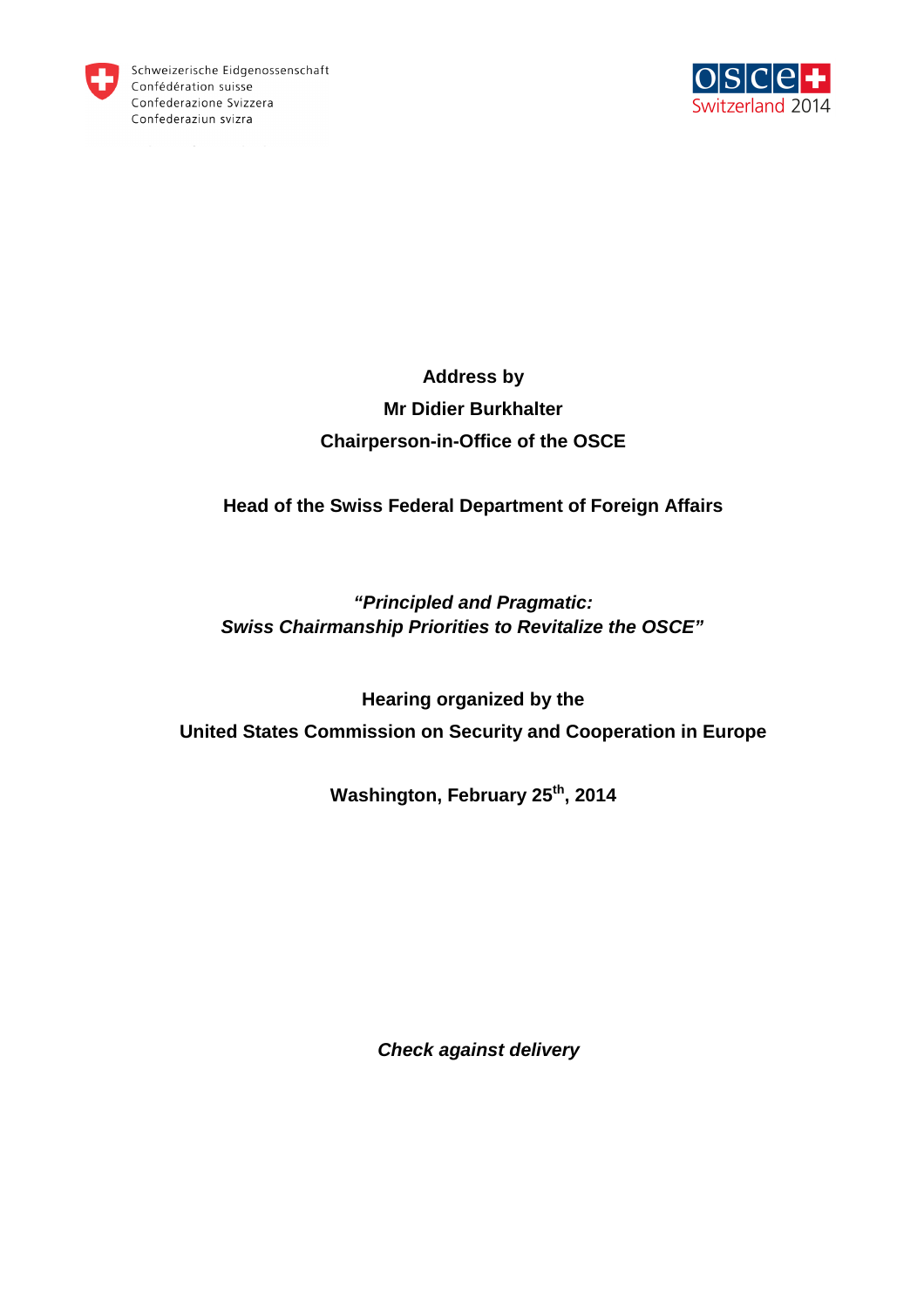Chairman Cardin, Co-Chairman Smith, Commissioners, Ladies and Gentlemen,

Thank you for the invitation to speak before your Commission. It is an honour and pleasure for me to address the issue of security – and of European security in particular – in front of members of the American Congress. Over the past 100 years, the United Stated has played a vital role in defending the values of liberty and security in Europe – and I wish to start by acknowledging this role.

The dramatic developments in Ukraine in recent weeks have been a sobering reminder that security in Europe cannot be taken for granted. These developments have also revealed the need to foster dialogue, rebuild trust, reaffirm shared norms, and consolidate bridges across the Euro-Atlantic and Eurasian region. It is my firm conviction that the OSCE has a major role to play in this regard.

The Swiss Chairmanship wishes to acknowledge the important role the Helsinki Commission plays within the OSCE. We also appreciate the close cooperation with the US Department of State on a wide range of OSCE issues. The United States is a crucial participant in the OSCE. It is the biggest contributor to its budget and in many ways indispensable to move the OSCE forward.

Switzerland has agreed to take the helm of the OSCE because the promotion of stability in Europe and beyond is a priority of our foreign policy. We also believe that we have something to offer as a neutral country with a tradition of good offices and mediation. A third reason is that the United States and a number of other partner countries asked us to take on this role. I therefore very much count on your valuable support.

I have listened to your introductory remarks very carefully and hope that we can discuss the issues raised in some detail today. But before we engage in this discussion, let me make some general remarks about the OSCE and the priorities of the Swiss Chairmanship.

\*\*\*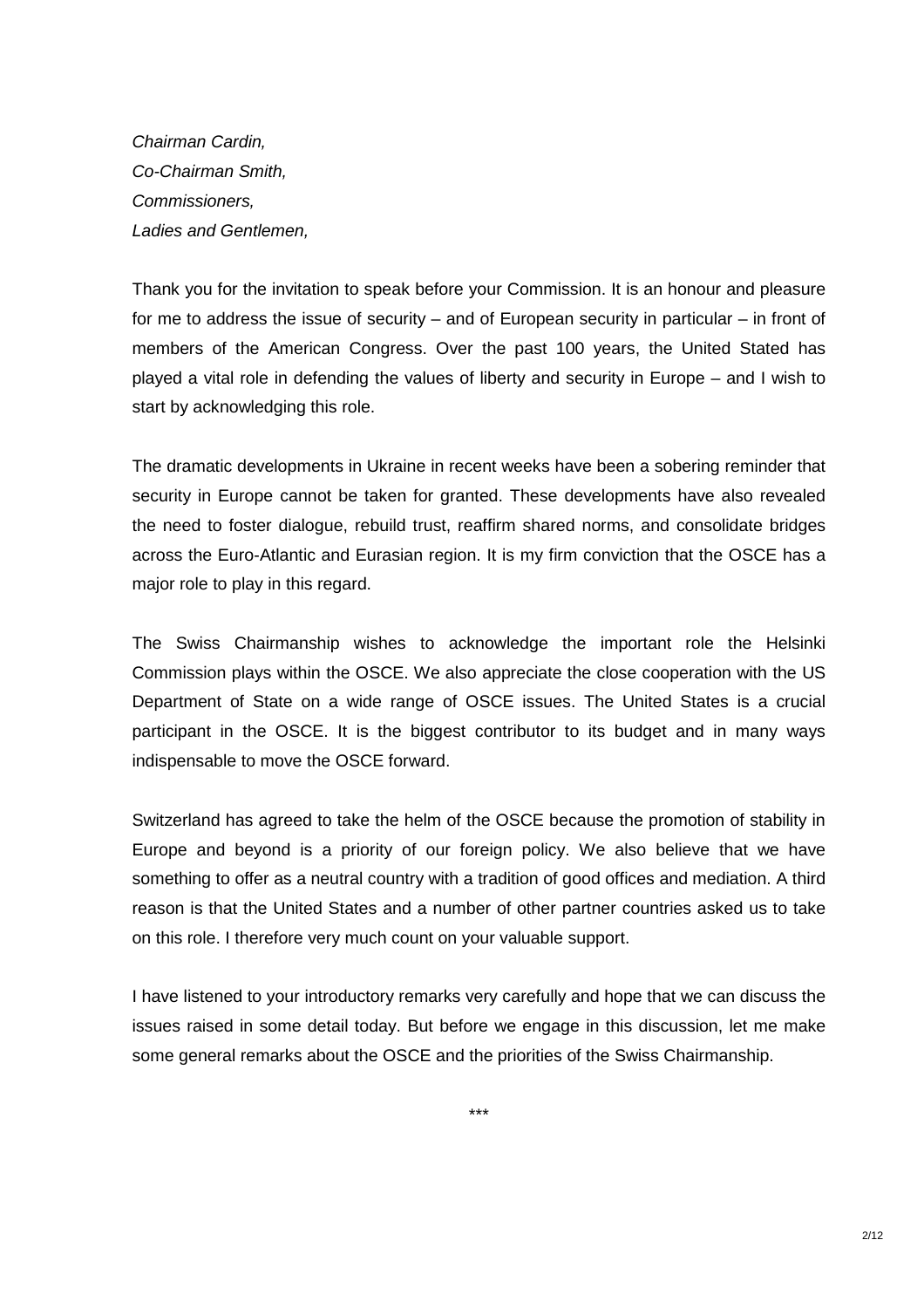The fact that Switzerland is the first country to chair the OSCE for the second time (after 1996) indicates that we attach great importance to this organization. We value the OSCE as a forum for dialogue, a platform to generate and assist the implementation of common norms, and a field-based organization. We also acknowledge that the OSCE performs its many important tasks with a surprisingly low budget. Its annual budget is not much higher than the transfer fees paid for one top-class soccer player.

That said, the OSCE is currently not in a position to tap its full potential. The fact that its membership spans three continents is a key asset, but it is also a major challenge for decision-making. This is why as Chairperson-in-Office, I encourage all participating States to approach the OSCE in a spirit of cooperation and compromise.

If we want the OSCE to move forward, we need to be both principled and pragmatic.

- "Principled" in the sense that we should all stand up for our shared values and our OSCE commitments.
- "Pragmatic", because no participating State will be able to see its objectives in the OSCE realized if it ignores the priorities and needs of others.

In the mid-1970s, the CSCE was a success because participants made compromises and trade-offs across the three "baskets". Today, I strongly believe that if all participating States engage with a balanced approach among the OSCE's three dimensions, we will find much common ground.

The OSCE's comprehensive approach to security is a key asset of the organization and corresponds to today's security needs. Making full use of this holistic model will make it possible to increase the level of security not just of states but also of citizens. As you are well aware as Senators and Members of Congress, our citizens are no longer primarily concerned about traditional military threats. The OSCE's security approach is very much consistent with their security perceptions.

This is all the more important because the future relevance of the OSCE will much depend on its ability to produce tangible results for the individuals and communities of its participating States. Good politics, after all, is at the service of the people. This is why the leitmotiv of the Swiss Chairmanship is to create a security community for the benefit of everyone.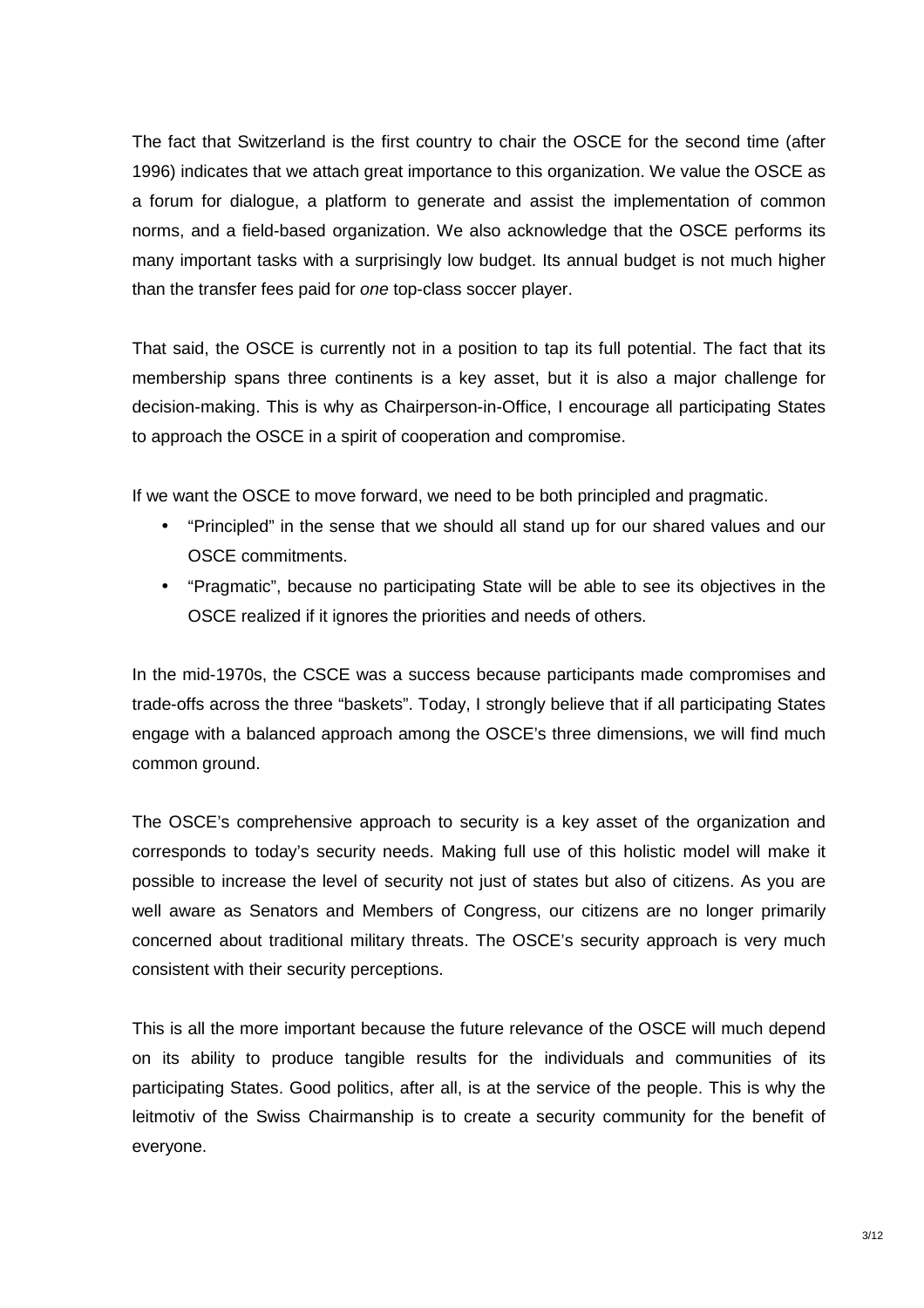Calling for pragmatism does not mean that we should shy away from criticism in the OSCE. Recalling the OSCE's principles is more vital today than ever, especially when adherence to these principles is uncertain. I therefore encourage participating States to engage with each other in constructive ways to pave the way for shared solutions rather than alienation.

With its consensus-oriented political system and linguistic diversity, Switzerland is a kind of mini-OSCE. Based on our own experience, we seek to revitalize the OSCE's culture of dialogue by calling on all participating States to take a step towards one another. We encourage all States to make gestures of good will to rebuild trust and allow for progress within the OSCE.

### Ladies and gentlemen

Since assuming the Chairmanship of the OSCE at the beginning of 2014, my agenda has been dominated by the political crisis and recent escalation of violence in Ukraine. During the past weeks, I have repeatedly called on all sides to refrain from violence, resolve the crisis through dialogue and political means, and respect human rights. In a series of meetings, I have discussed options for OSCE assistance with the then-Ukrainian government as well as with members of the opposition.

The agreement reached on February 21 marked an important step towards ending the violence, and paved the way for a political solution of the crisis. I congratulate everyone involved who made this breakthrough possible, including the Polish, German and French Foreign Ministers and the Special Envoy of the Russian Federation.

With the appointment of an interim president by the Parliament, Ukraine has now entered a new phase of transition. Formidable challenges lie ahead. We should unite in our efforts to support Ukraine in these difficult times. A stable, democratic and united Ukraine is in the interest of us all.

Against this background, I proposed yesterday during my briefing at the UN Security Council to establish an International Contact Group on Ukraine. Ukraine should of course play a prominent role in the group and all international key actors should be included. We are currently consulting this idea with all actors concerned.

The main task of the proposed Contact Group would be to support Ukraine in its transition period. The Contact Group would serve as a platform for coordination and sharing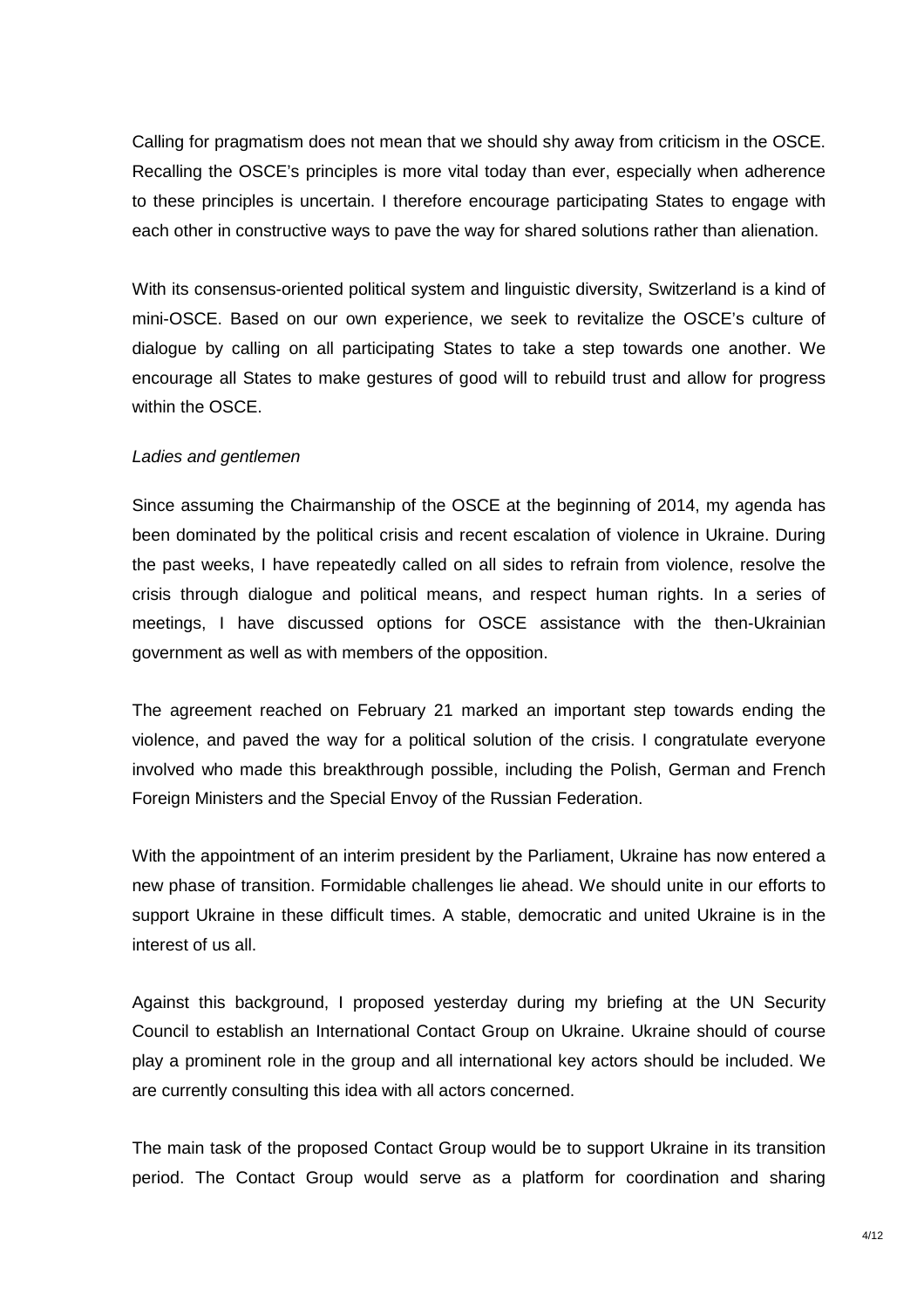information on international assistance and project activities in Ukraine. The OSCE, through its impartiality and inclusivity, has the necessary attributes to host and moderate this group. Ukraine and all international actors involved in this crisis are in fact participating States of the OSCE.

I also announced yesterday my decision to appoint Ambassador Tim Guldimann as my Personal Envoy on Ukraine. He will coordinate all ongoing and planned activities of the OSCE in Ukraine on behalf of the Chairmanship. He will rapidly take up consultations with all sides and will cooperate closely with international partners.

A small OSCE core team has been sent to Ukraine to conduct a needs-assessment mission. There is an urgent need to rebuild trust among all parties involved. As I underlined yesterday at the UN, I encourage the new leaders of Ukraine to invite ODIHR to send a Human Rights Assessment Mission to the country to establish the facts and circumstances of the incidents that took place in Ukraine.

The Human Rights Assessment Mission would recommend measures to deal with serious violations of human rights allegedly committed during this crisis. Its findings would be presented in a report and would help advance national reconciliation in Ukraine.

Presidential elections will be a crucial moment in the current transition period. We expect the Ukrainian authorities to issue an early invitation for an ODIHR election observation mission. In view of the rapidly changing developments, we are also ready to review and further specify the activities of the OSCE's Project Coordinator's Office in Kiev.

We are currently witnessing a phase of de-escalation in Ukraine. It is essential to support a fair and inclusive process of transition which does not marginalize any part of Ukraine or any community. Ukraine deserves full international attention and support. I am convinced that the OSCE has the necessary tools to assist Ukraine in this difficult phase.

### Ladies and gentlemen

Afghanistan – one of the OSCE's six Asian partners – is another hotspot where the OSCE can play a valuable role. While the international community develops its strategic vision for Afghanistan after 2014, the OSCE remains a good platform for practical, forward-looking regional co-operation and dialogue among all stakeholders. We continue to work closely with other international actors to ensure stability in Afghanistan and the wider region.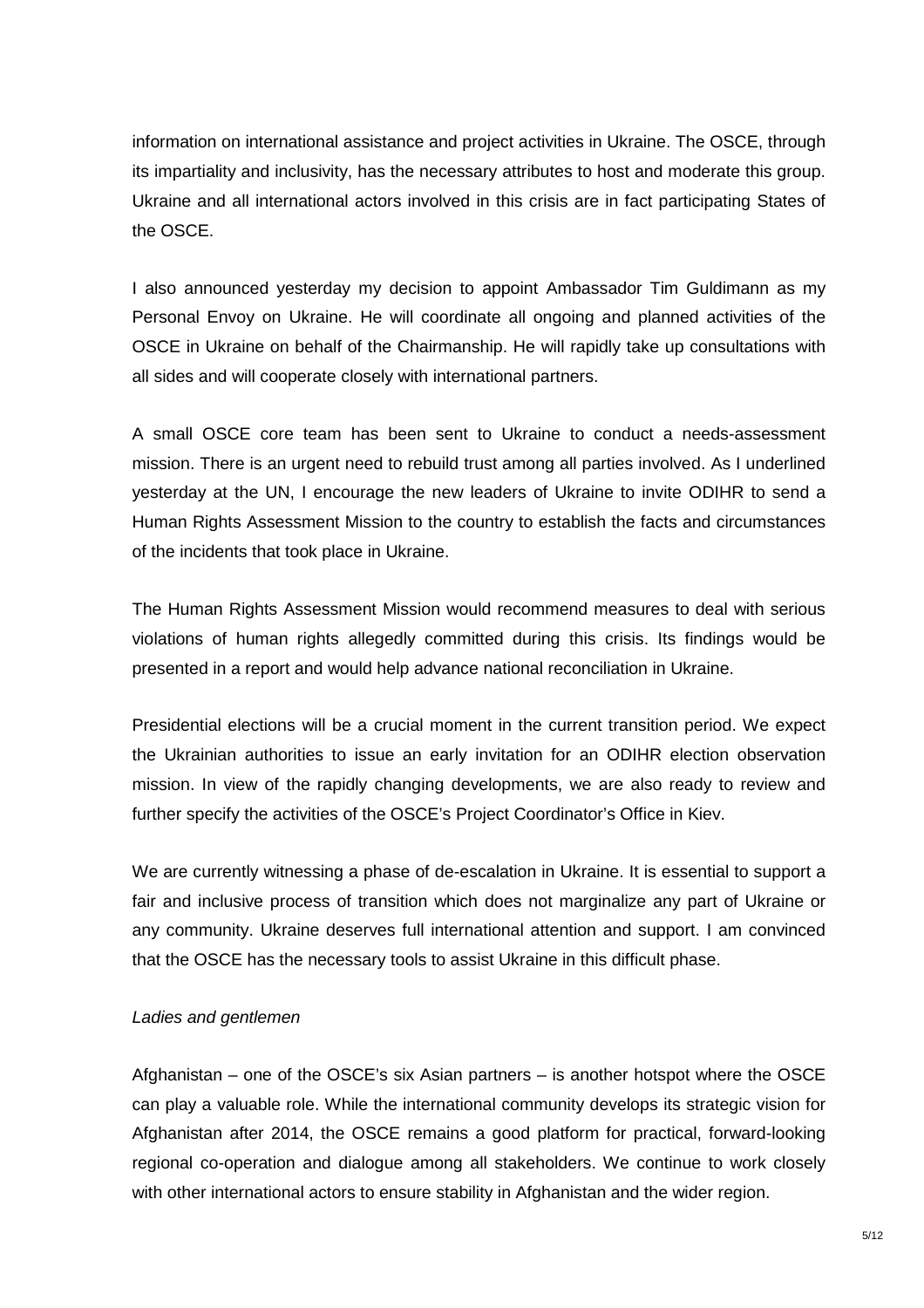OSCE activities worth mentioning in this context are police training, borders and customs training, and counter narcotics. Our Central Asian field offices, the OSCE Academy in Bishkek, Kyrgyzstan, and the Border Management Staff College in Dushanbe, Tajikistan, are building local capacities and expert networks linking Afghanistan and the Central Asian states.

We are also working towards establishing an OSCE Research Centre on Afghan-Central Asian issues. In addition, ODIHR will send an election support team to Afghanistan to assist with preparations for the Afghan elections this year.

With Switzerland chairing the Asian Partners for Cooperation next year, we are eager to discuss ideas of applying elements of the OSCE's cooperative security model to East Asia. Against the background of unresolved territorial disputes, rapidly rising defence budgets and growing risks of political polarization, East Asia could well benefit from the OSCE's experience in creating confidence and common norms through dialogue and transparency.

\*\*\*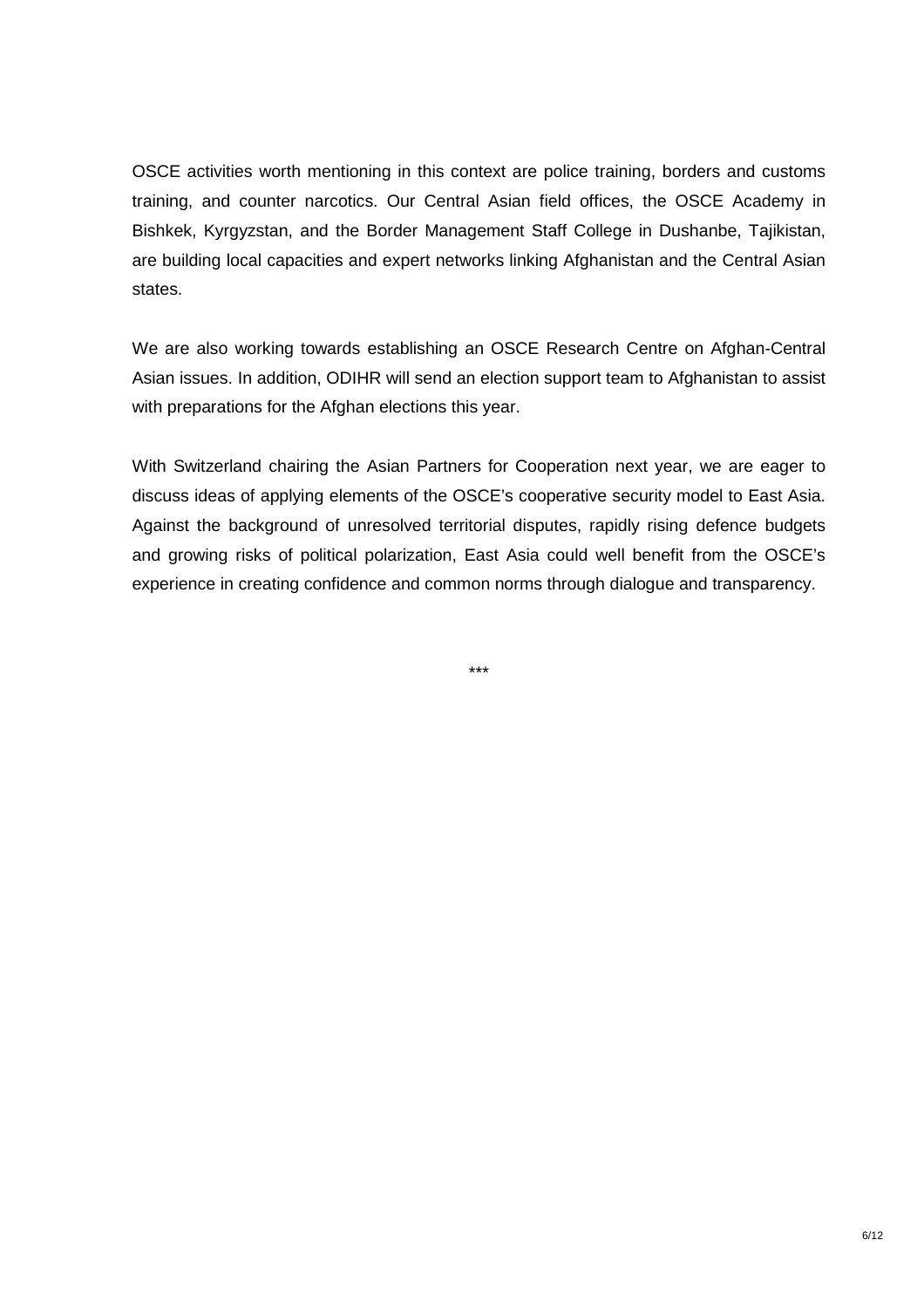Following these general observations, I will now outline the priorities of the Swiss OSCE Chairmanship.

We have set three overall objectives. We seek to contribute to fostering security and stability, improving people's lives, and strengthening the OSCE's capacity to act. In a nutshell, our mission is to enhance security, freedom, and responsibility.

For each of our objectives, we have defined a number of priority areas. You have received a factsheet on these priorities. Let me just highlight a few points here.

### Fostering security and stability

With regard to our first objective of fostering security and stability, the Western Balkans figure prominently on our agenda. My Special Representative for the Western Balkans, Ambassador Stoudmann, has been tasked with facilitating regional cooperation and reconciliation. I plan to visit this region in the coming months.

The OSCE should play a supporting role in the implementation of the Belgrade-Pristina agreement. Indeed, the OSCE has recently facilitated local elections in northern Kosovo and will continue to monitor this year's electoral processes in South Eastern Europe.

I am also planning to travel to the South Caucasus. My Special Representative for this region, Ambassador Gnädinger, is co-chairing the Geneva International Discussions on the conflict in Georgia. These discussions are a unique, albeit fragile, platform to tackle the security and humanitarian aspects of the conflict. It is our hope that they will one day evolve into a forum that lays the ground for a settlement of the conflict.

Nagorno-Karabakh is one of the most dangerous conflicts in Europe. One of my first meetings as Chairperson-in-Office was with the three co-chairs of the Minsk Group. I wish to emphasize at this point that both in Karabakh and in Georgia, United States involvement at the highest political level would be helpful for our efforts. I am convinced that the stalemate in these protracted conflicts can only be overcome with greater engagement and attention by international key players such as the United States. We very much appreciate the work of Ambassador Warlick, the US Co-Chair of the OSCE Minsk Group, and Deputy Assistant Secretary Eric Rubin, the US Representative in the Geneva Discussions.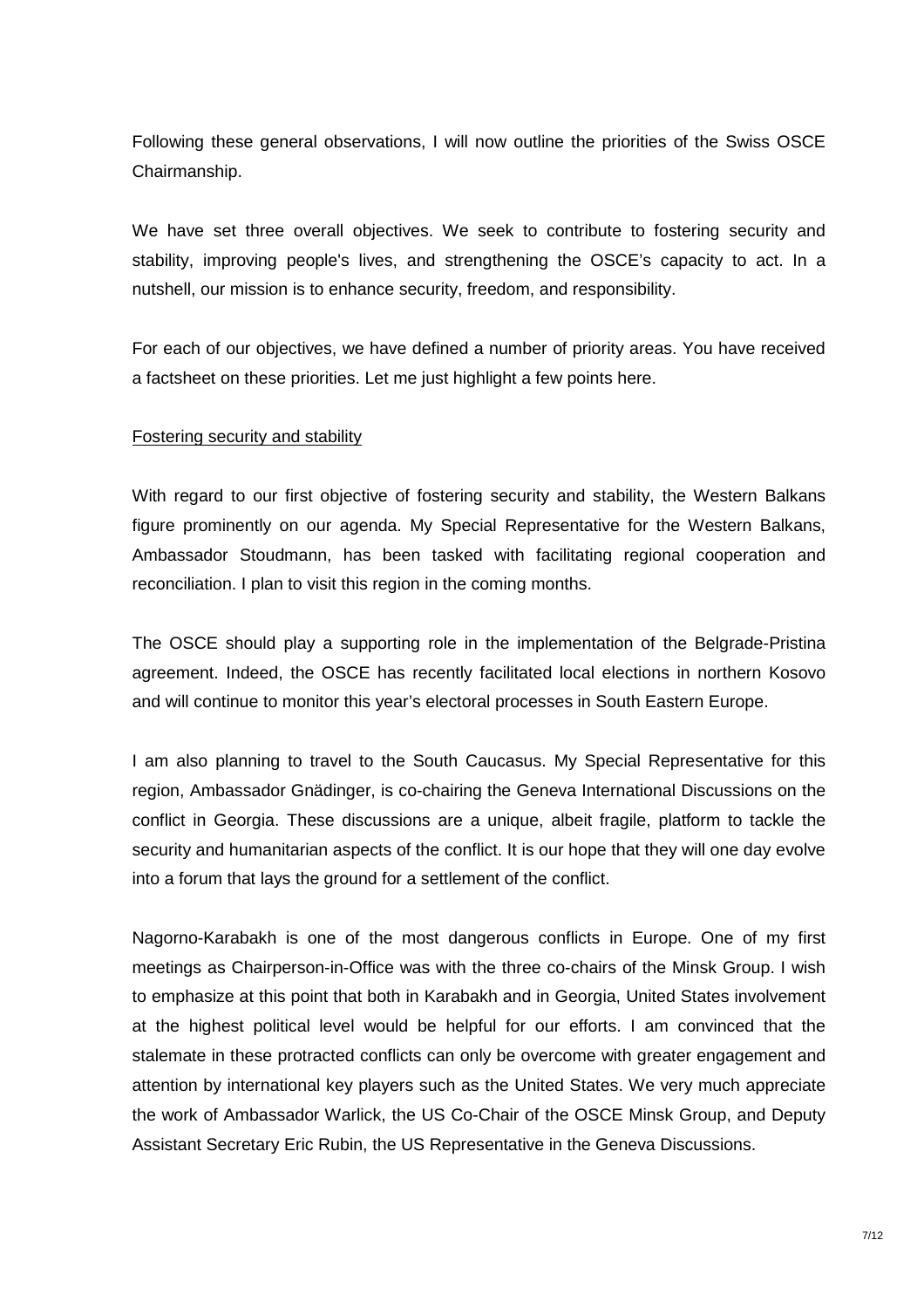Conventional arms control and confidence- and security-building measures play a key role in joint efforts to strengthen military stability, transparency and predictability in the OSCE area. Yet while the need for conventional arms control remains undisputed, the Treaty on Conventional Armed Forces in Europe has reached an impasse.

Conventional arms control in Europe can likely only be re-launched on the basis of a new conceptual approach. This will require many countries to modify long-held positions. We should also seek ways to ensure that unresolved territorial conflicts do not block progress on pan-regional arms control. All this will require initiative and leadership by the United States. The Swiss Chairmanship regards the OSCE as a useful marketplace for ideas on conventional arms control and is ready to facilitate conceptual discussions in this respect.

### Improving people's lives

As for our second objective of improving people's lives, the implementation of all existing commitments in the Human Dimension is a key priority for us. We have defined and prepared our activities in this area on the basis of our two years' experience as Chair of the Human Dimension Committee. We aim to strengthen the implementation of commitments in full cooperation with the participating States, OSCE structures, and civil society.

Switzerland will host a chairmanship event on human rights defenders in Bern, Switzerland, in June. On this occasion, the director of ODIHR, Ambassador Lenarčič, will present guidelines prepared by ODIHR on the protection of human rights defenders. (I should add that I visited ODIHR at the end of January, and that recruiting a successor for Mr Lenarčič will be another major task in 2014).

The Swiss Chairmanship will also put the issue of torture back on the agenda of the OSCE. We are planning an event on torture prevention in Vienna at the beginning of April. Cooperation between national mechanisms, NGOs, ombudspersons, international organizations, the UN and the OSCE will be at the centre of the discussions at this event.

Another theme will be the fight against human trafficking. Hundreds of thousands of people, mainly women and children, are being forcefully trafficked in their own countries and across national borders. These victims are often sexually exploited or forced into slavery. This is a terrible crime. I wish to commend Co-Chair Smith for the three comprehensive bills you authored in the United States to combat trafficking and to help victims.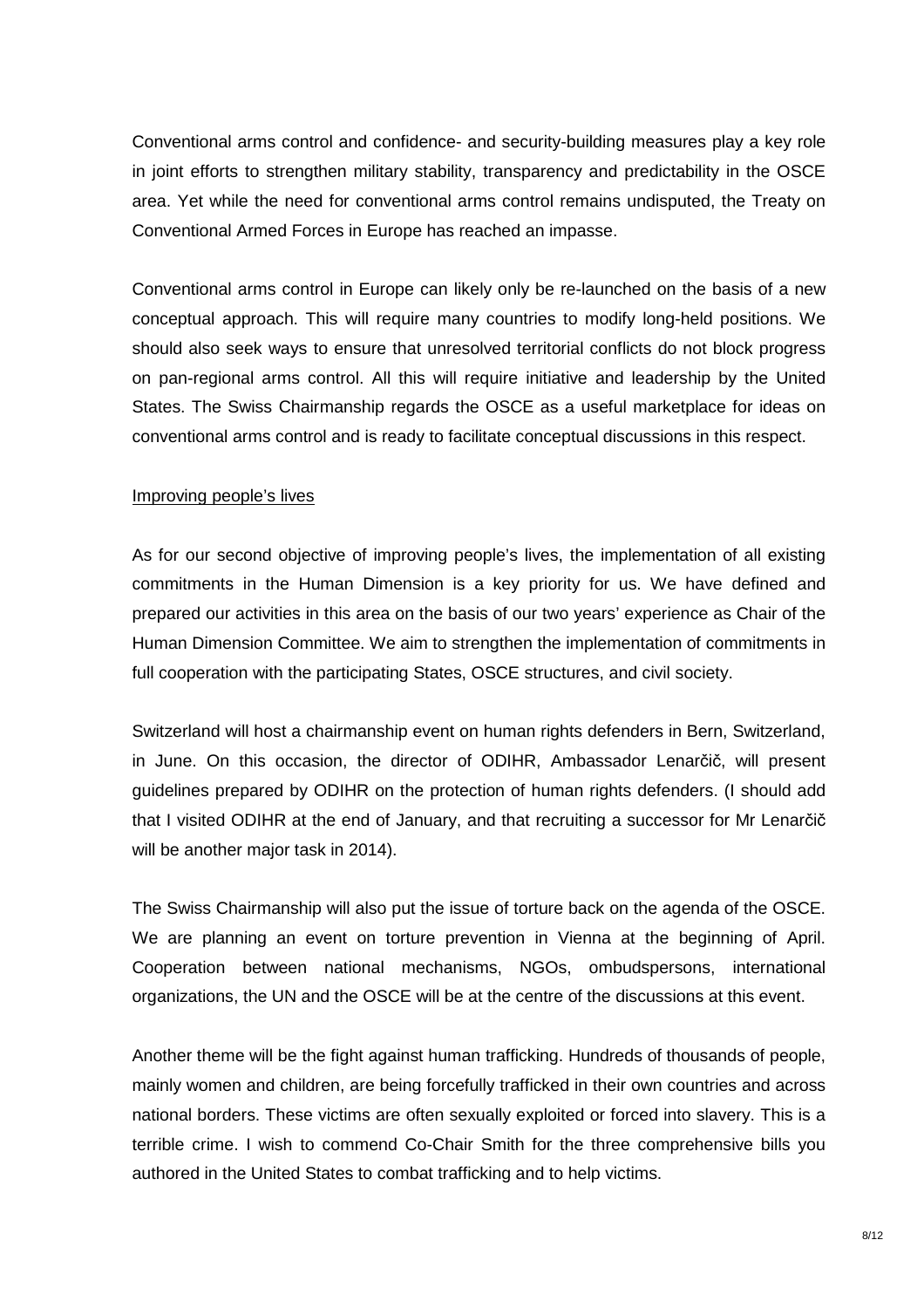A week ago, the Swiss OSCE Chairmanship – together with the Austrian Chairmanship of the Council of Europe – organized a Conference against trafficking in human beings. The goal was to discuss how legally binding standards, monitoring mechanisms, and political strategies can mutually reinforce each other and lead to effective action to counter trafficking in human beings.

As for the priority of a more reliable management of natural disasters, this is very much in the interest of the security and safety of our citizens. Disasters can hit anywhere at any time. The United States knows from its own experience that the scale, frequency, and severity of disasters triggered by natural hazards will continue to grow at an accelerating pace.

Senator Cardin, Congressman Smith: you witnessed with your own eyes the destructive force of tropical cyclone Sandy in October 2012. You visited the impacted areas on Maryland's Eastern Shore and New Jersey, where over 30 of your compatriots lost their lives and where 350'000 housing units were damaged, causing economic losses of well over 30 billion dollars.

Switzerland considers that disaster risk reduction should be firmly embedded in the Sustainable Development Goals. Our aim must be to move from disaster response to disaster prevention and climate change mitigation. We will address this issue at the meetings of the 22<sup>nd</sup> OSCE Economic and Environmental Forum. In so doing, we seek to contribute to societies becoming resilient to climate change and disaster risk.

There is also a strong link between the human and the politico-military dimensions of the OSCE in combating transnational threats. For instance, this year we are tackling issues such as human rights in countering terrorism, kidnapping for ransom, and the return of foreign fighters. A major opportunity to discuss these issues will be the annual OSCE conference on counter-terrorism, which will take place in Interlaken, Switzerland. We are counting on the presence of American experts at the Interlaken Conference and on your continued support in tackling these issues.

In the area of cyber threats, the Swiss Chairmanship will focus on the implementation of the initial set of OSCE confidence-building measures agreed last year. I would like to acknowledge the successful work of the US Chair of the Informal Working Group. The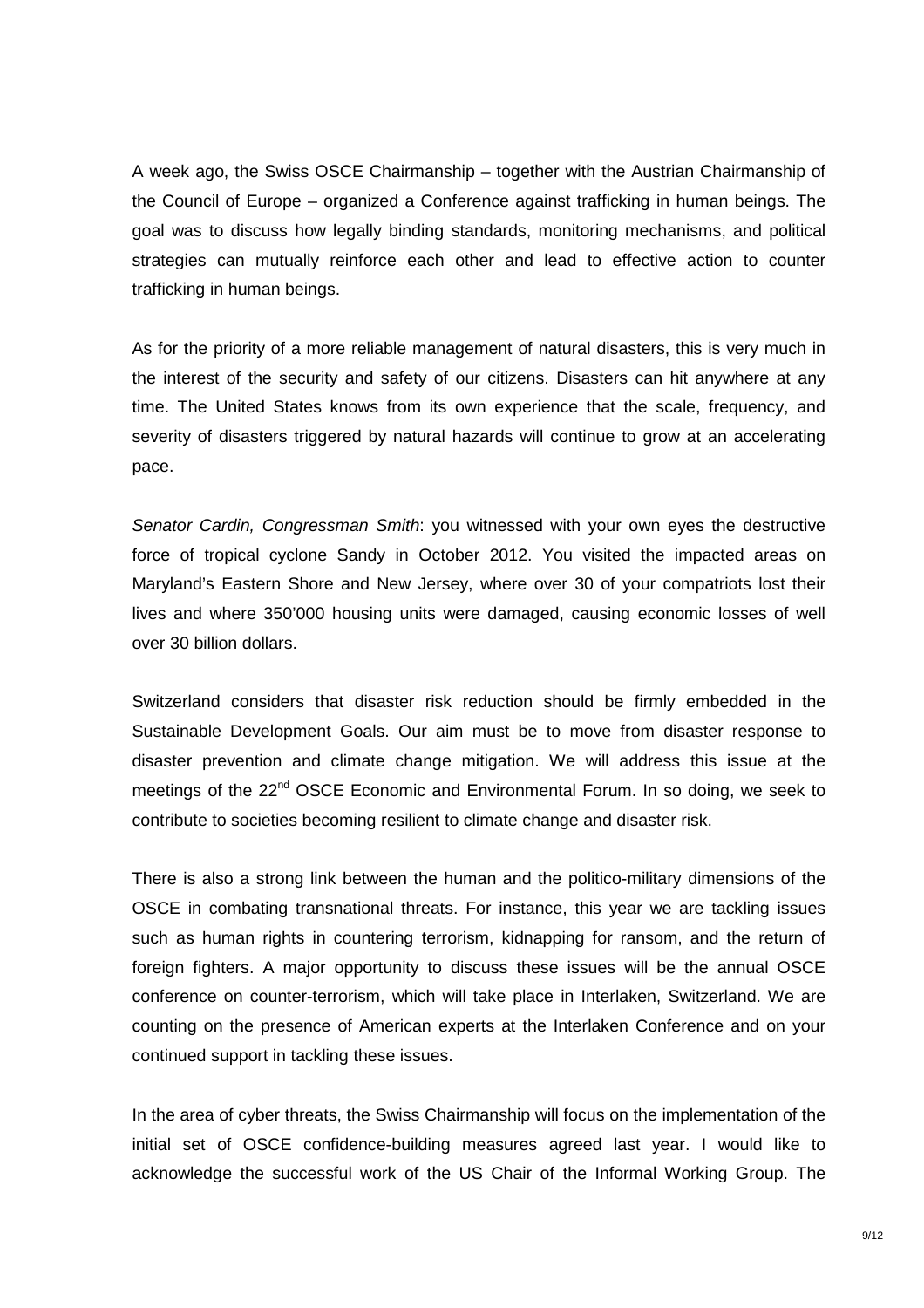Swiss Chairmanship is grateful that the United States accepted to continue to chair this Working Group and will support its efforts to develop additional confidence-building measures.

### Strengthening the OSCE's Capacity to Act

Regarding our third objective of strengthening the OSCE's capacity to act, the "Helsinki+40" process is of particular importance. Adapting the OSCE to the security needs of the  $21<sup>st</sup>$ century is both challenging and vital. This process is in itself an important confidence building measure as it helps address divergent security perspectives in a result-oriented manner. But it should be more than that. "Helsinki+40" is about defining the ways and means of the OSCE – and hence its future relevance.

There are now a roadmap and eight coordinators in place to structure these discussions in Vienna. Again, participating States will need to show a degree of flexibility for this process to translate into meaningful results. I also believe that we need ministerial-level debates to get a solid idea of where the OSCE should be heading.

Numerous issues are being addressed in the context of "Helsinki+40". Let me mention here one issue where the Swiss Chairmanship would particularly appreciate US support. I am referring to the need to improve the effectiveness of OSCE field operations.

These field operations have proven valuable in assisting host countries in implementing their commitments. But it is vital that we continuously evaluate such activities, with a view to maximizing their effectiveness and local acceptance. We are currently conceptualizing new types of field presences with a better balance of OSCE activities. US support for these discussions will help carry them forward.

As for other means of rendering the OSCE more effective, I would argue that the model of consecutive chairmanships, as carried out by Switzerland and Serbia, has already proven its merit. Bern and Belgrade have developed joint work and implementation plans. We have also agreed that our Special Representatives will be reappointed by the end of this year. Consecutive chairmanships can provide the OSCE with more continuity and are a model worth considering for the future.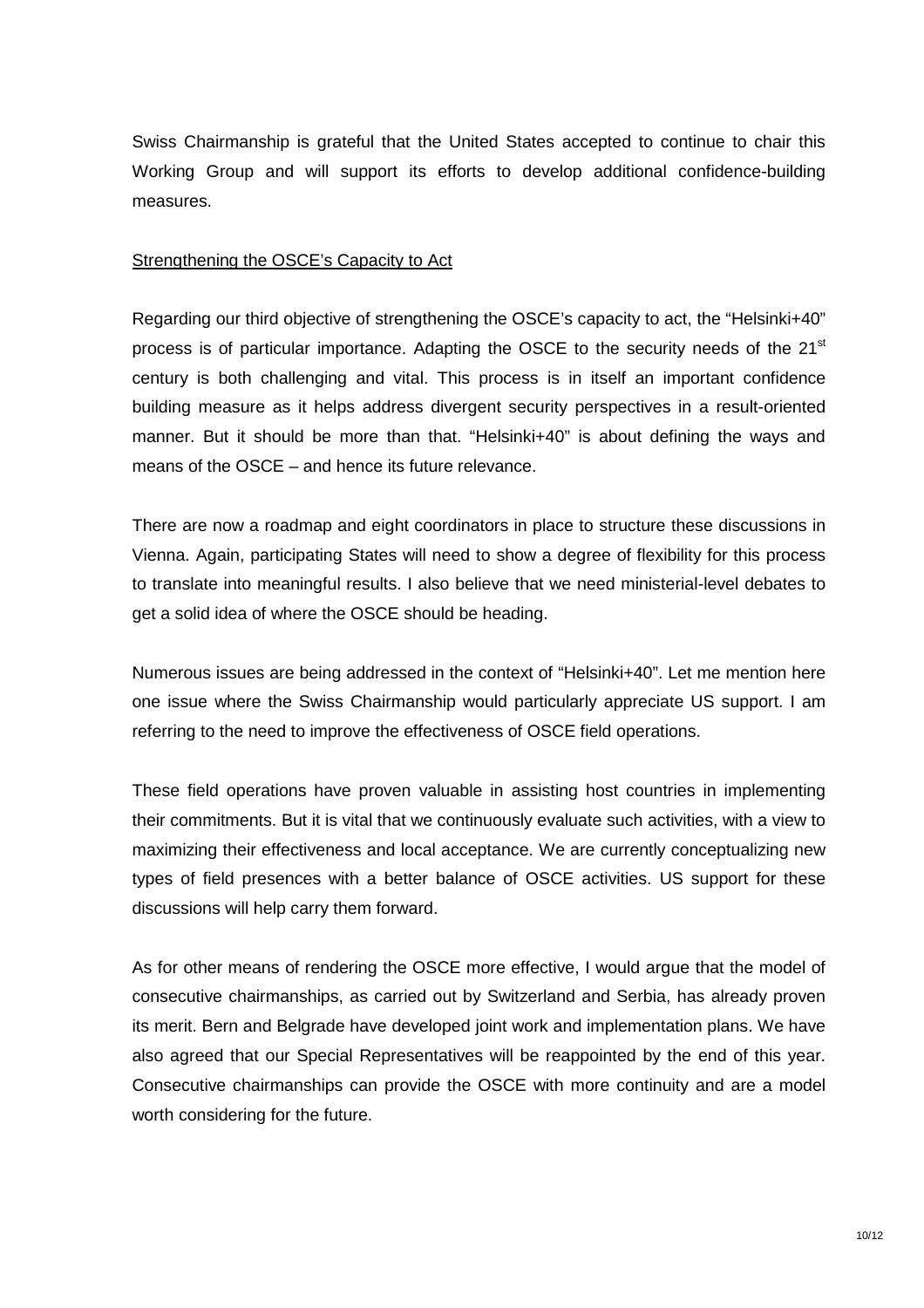Linked to the "Helsinki+40" debates is the Swiss priority of strengthening the OSCE's role in mediation. The peaceful settlement of disputes that was included in the Helsinki Final Act remains one of the core tasks of the OSCE today. This is why we are contributing to the mediation-support capacity that is currently being built in the OSCE Secretariat. The aim is to capture knowledge about mediation processes and make sure that OSCE mediators are supported with training and thematic expertise. In this regard, I wish to acknowledge the important assistance provided by the the United States Institute of Peace and the Conflict Management Program at the Johns Hopkins School of Advanced International Studies.

#### Ladies and Gentlemen

The Swiss Chairmanship attaches great importance to our final priority of enhancing involvement of civil society and in particular of young people.

We firmly believe that offering a platform for a dialogue with civil society contributes to assisting OSCE institutions and participating States in implementing commitments. It also provides an opportunity for our governments to listen and respond to the needs of our citizens.

Four regional workshops are being organized in four different regions of the OSCE in the coming months. The first workshop has recently taken place in Belgrade. The two topics identified by civil society as the most pressing issues were torture prevention and hate crime and hate speech, the latter with a particular focus on Roma and Sinti. It was an inspiring start to our workshop series – the next destinations being Austria, Tajikistan, and Georgia. The recommendations resulting from this process should feed into the final civil society conference that will be held in parallel to the Ministerial Council in Basel in December 2014.

Finally, there is our "Youth for Security and Cooperation in Europe" project, which brings together 57 young people from all OSCE participating States. This project is particularly dear to me, as our shared responsibility as politicians is to shape a more prosperous, equitable and sustainable future for the generations to come.

In the course of this year, our Youth Ambassadors will simulate a whole OSCE negotiation cycle. Last month they simulated a Permanent Council meeting in Vienna. I also invited three of these Youth Ambassadors to address the "real" Permanent Council that met in the